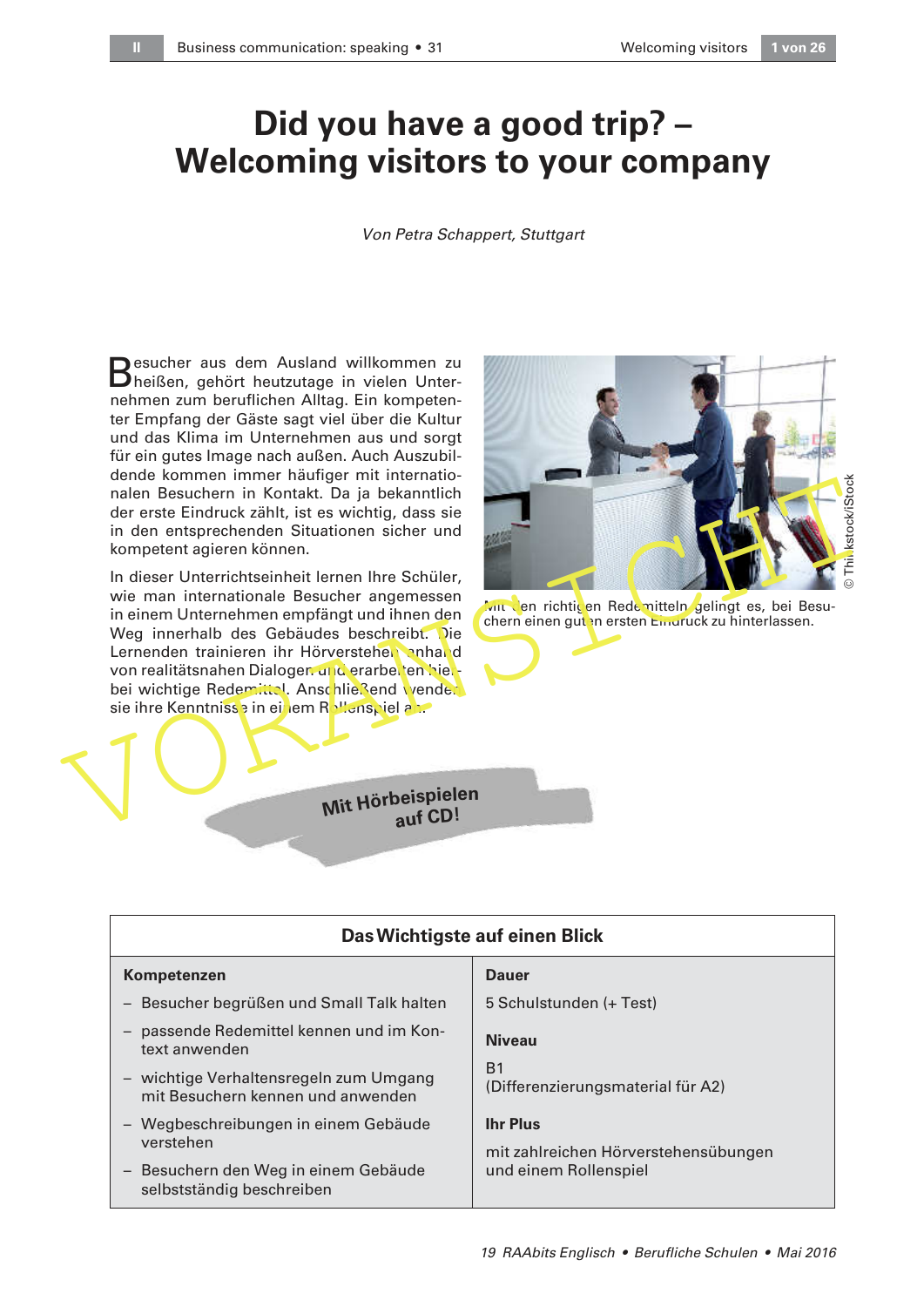## Verlaufsübersicht

| 1./2. Stunde:             | At the reception - how to welcome visitors                                                                                                                                                      |  |
|---------------------------|-------------------------------------------------------------------------------------------------------------------------------------------------------------------------------------------------|--|
| <b>Material</b>           | <b>Verlauf</b>                                                                                                                                                                                  |  |
| M <sub>1</sub> , OHP      | Nice to meet you! - Welcoming visitors to a company / Vorwissen anhand von<br>Bildimpulsen aktivieren                                                                                           |  |
| M <sub>2</sub>            | What can I do for you? - Useful phrases for greeting visitors / Redemittel zum<br>Empfangen von Besuchern anhand eines Lückentextes erarbeiten                                                  |  |
| M 3; CD 19,<br>Tracks 1-4 | Welcome to our company! – Positive and negative examples / Beispieldialogen<br>in einer Hörverstehensübung Informationen entnehmen und zwischen Positiv-<br>und Negativbeispielen unterscheiden |  |
| M 4                       | I'm not sure! - How welcoming a visitor can go wrong / Verhaltensregeln für<br>den Umgang mit Besuchern anhand der Negativbeispiele aus M 3 erarbeiten                                          |  |
| Stundenziel:              | Die Schüler kennen wichtige Redemittel sowie Verhaltensregeln zum Empfan-<br>gen von Besuchern im Unternehmen.                                                                                  |  |

| 3./4. Stunde:                       | On the way – how to give directions                                                                                                                             |  |
|-------------------------------------|-----------------------------------------------------------------------------------------------------------------------------------------------------------------|--|
| <b>Material</b>                     | <b>Verlauf</b>                                                                                                                                                  |  |
| M 5                                 | How do I get there? - Helpful phrases for giving directions / redentitel zur<br>Wegbeschreibung in einem Gebäude annand von schriftlichen Übungen<br>erarbeiten |  |
| M 6; CD 19,<br>Track 5              | How do I get there? $-\sqrt{2}$ actist giving directions inside a building / Wegbe-<br>schreibungen verstehen und anschließ and in Partnerarbeit üben           |  |
| Stundenziel:                        | Die Lernen den beschreiben unter Autwendung passender Redemittel Wege in<br>eine m Geb jude                                                                     |  |
|                                     |                                                                                                                                                                 |  |
| J Stunde:                           | At the reseption – practise welcoming visitors                                                                                                                  |  |
| Mater <sub>ial</sub>                | <b>Verlauf</b>                                                                                                                                                  |  |
| $N17;$ CD 19,<br>$rac{1}{2}$ rack 6 | Can I get you a cup of coffee? $-$ How to keep the visitor busy / einem Muster-<br>dialog in einer Hörverstehensübung wesentliche Informationen entnehmen       |  |

| J Stinde:                    | At the reseption - practise welcoming visitors                                                                                                          |  |  |
|------------------------------|---------------------------------------------------------------------------------------------------------------------------------------------------------|--|--|
| <b>Material</b>              | <b>Verlauf</b>                                                                                                                                          |  |  |
| $M$ 7; CD 19,<br>$rac{k}{2}$ | Can I get you a cup of coffee? – How to keep the visitor busy / einem Muster-<br>dialog in einer Hörverstehensübung wesentliche Informationen entnehmen |  |  |
| M8                           | Can I get you a cup of coffee? - A dialogue at the reception / die Antworten der<br>Hörverstehensübung in M 7 mithilfe des Transkripts überprüfen       |  |  |
| M <sub>9</sub>               | How can I help you? - A role play / ein Rollenspiel auf der Grundlage von Zick-<br>zack-Dialogen durchführen                                            |  |  |
| Stundenziel:                 | Die Schüler führen selbstständig Gespräche mit Besuchern im Unternehmen.                                                                                |  |  |



Die Hörtexte befinden sich auf der **CD 19** RAAbits Englisch Berufliche Schulen. Zudem finden Sie hier alle Materialien im veränderbaren Word-Format, Zusatzmaterialien und differenzierende Materialien.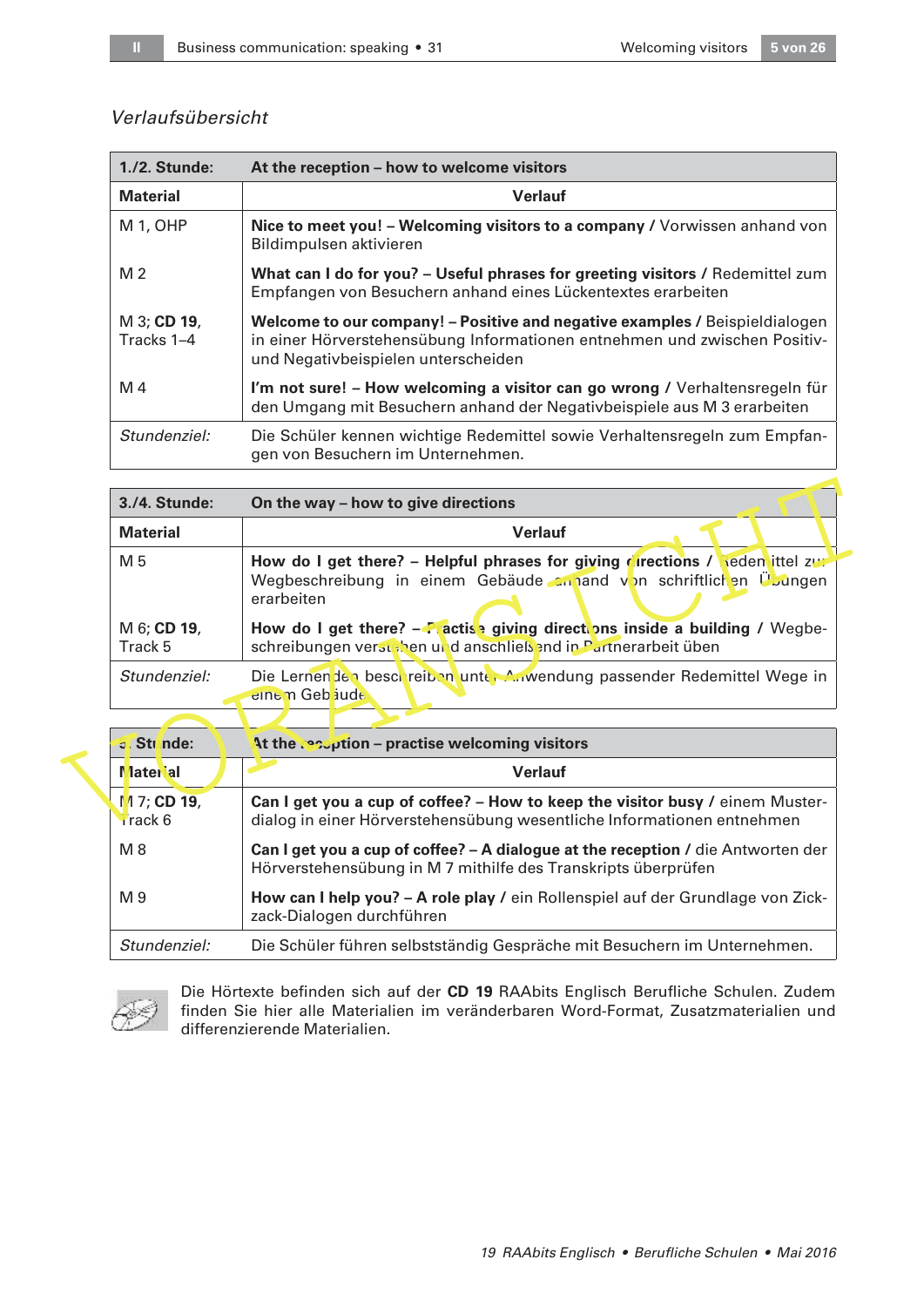# **Nice to meet you! – Welcoming visitors to a company**



# **Vocabulary box**

reception – receptionist – visitor – to greet so. to shake hands – to exchange business cards to make conversation – to offer so. sth. to drink

### **Tasks**

- 1. Describe the situations on the photos. The expressions in the box will help you.
- 2. What could you say to the visitor/s in these situations?
- 3. Which topics might be suitable to talk about? Which not? Say why.

**M 1**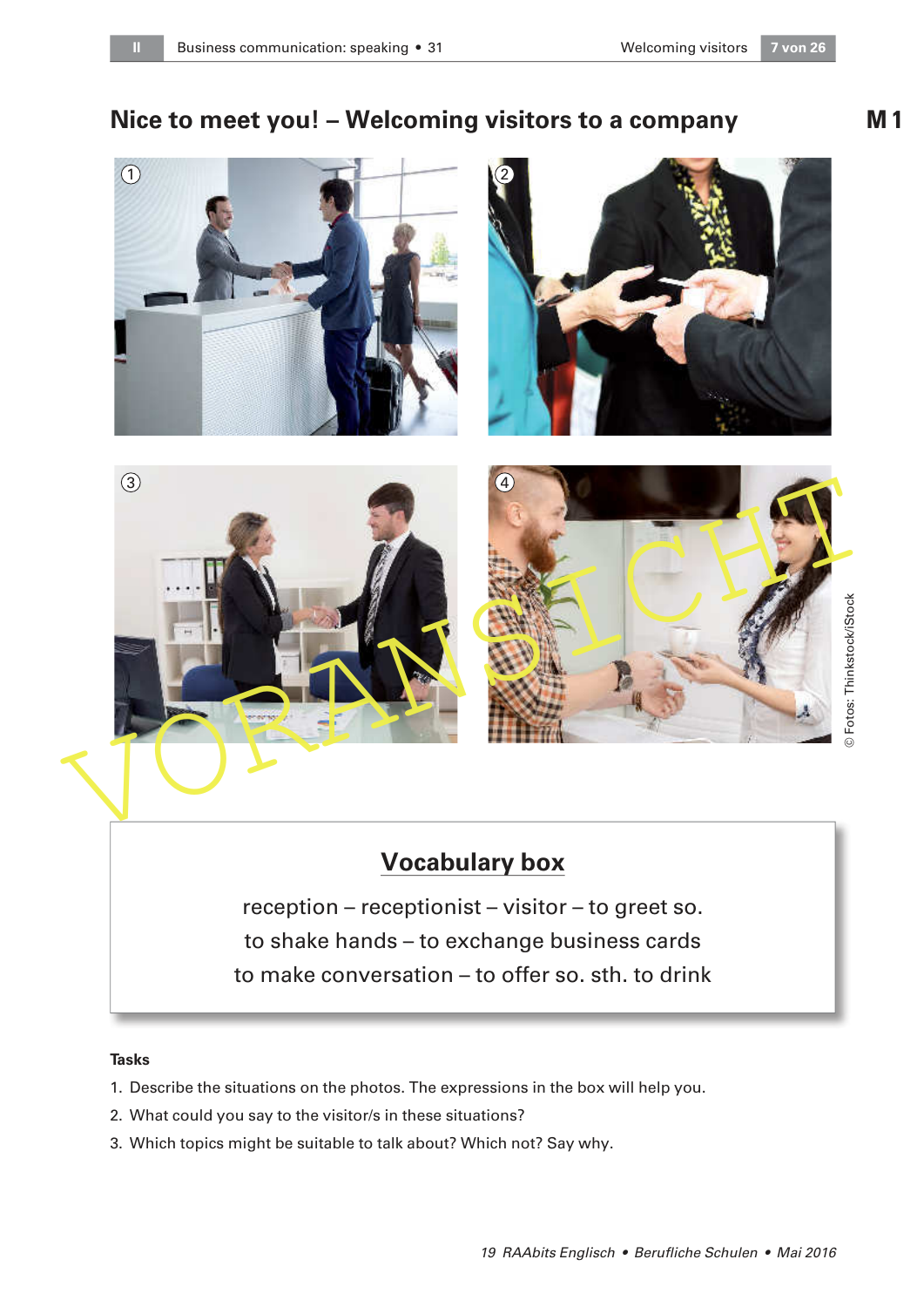#### **What can I do for you? – Useful phrases for greeting visitors M 2**

Joshua Harris from the US has an appointment with a business partner in Hamburg. When he arrives at the company the receptionist welcomes him.

**Task 1:** Read the dialogue between the receptionist and Joshua Harris, the visitor. Fill in the gaps with the correct phrases from the grey boxes.

|                 | <b>Receptionist:</b> Good afternoon. What can I<br>$(a)$ ?                                         |                        |                                         |                        |
|-----------------|----------------------------------------------------------------------------------------------------|------------------------|-----------------------------------------|------------------------|
| <b>Visitor:</b> | Hello. I have an appointment with Cornelia<br>Clausen at two o'clock. My name is Joshua<br>Harris. |                        |                                         |                        |
|                 | Receptionist: Please ____________________(b). I will call<br>her office.                           |                        |                                         | Thinkstock/iStock      |
| <b>Visitor:</b> | Thanks.                                                                                            |                        |                                         |                        |
|                 |                                                                                                    |                        |                                         |                        |
|                 |                                                                                                    |                        |                                         |                        |
|                 | Can I offer                                                                                        | do for you             |                                         | take a sect            |
|                 | Receptionist: Did you __________________________________(d)?                                       |                        |                                         |                        |
| <b>Visitor:</b> |                                                                                                    |                        |                                         |                        |
|                 | Receptionist: Oh, really? Sorry to hear that. Have you eve.                                        |                        |                                         | (f)?                   |
| <b>Visitor:</b> | No, it's my first time in Germany.                                                                 |                        |                                         |                        |
|                 | was rather bump $\ell^1$                                                                           | <b>Deen to Gormany</b> |                                         | have a pleasant flight |
|                 | Receptionist: Ms Chusen                                                                            |                        | $(g)$ you in her office in ten minutes. |                        |
| Visitor:        | Could you ten me low to get there, please?                                                         |                        |                                         |                        |
|                 | Reception ist: Of course. Go ___________________(h) to the lift. Take the lift ________            |                        |                                         |                        |
|                 |                                                                                                    |                        |                                         |                        |
|                 | straight ahead                                                                                     | is expecting $2$       | on the left                             | to the second floor    |

**Task 2:** Read through the dialogue again und make a list of useful phrases you can use when taking care of visitors. Think of three more phrases for each column and write them down.

| Welcoming visitors | Making conversation <sup>3</sup> | Giving directions <sup>4</sup> |
|--------------------|----------------------------------|--------------------------------|
| - Good afternoon!  |                                  |                                |
|                    |                                  |                                |
|                    |                                  |                                |
|                    |                                  |                                |
|                    |                                  |                                |
|                    |                                  |                                |

### **Vocabulary**

1 **bumpy:** unruhig, holprig – 2 **to expect so.:** jmdn. erwarten – 3 **to make conversation:** Small Talk betreiben – 4 **to give directions:** den Weg beschreiben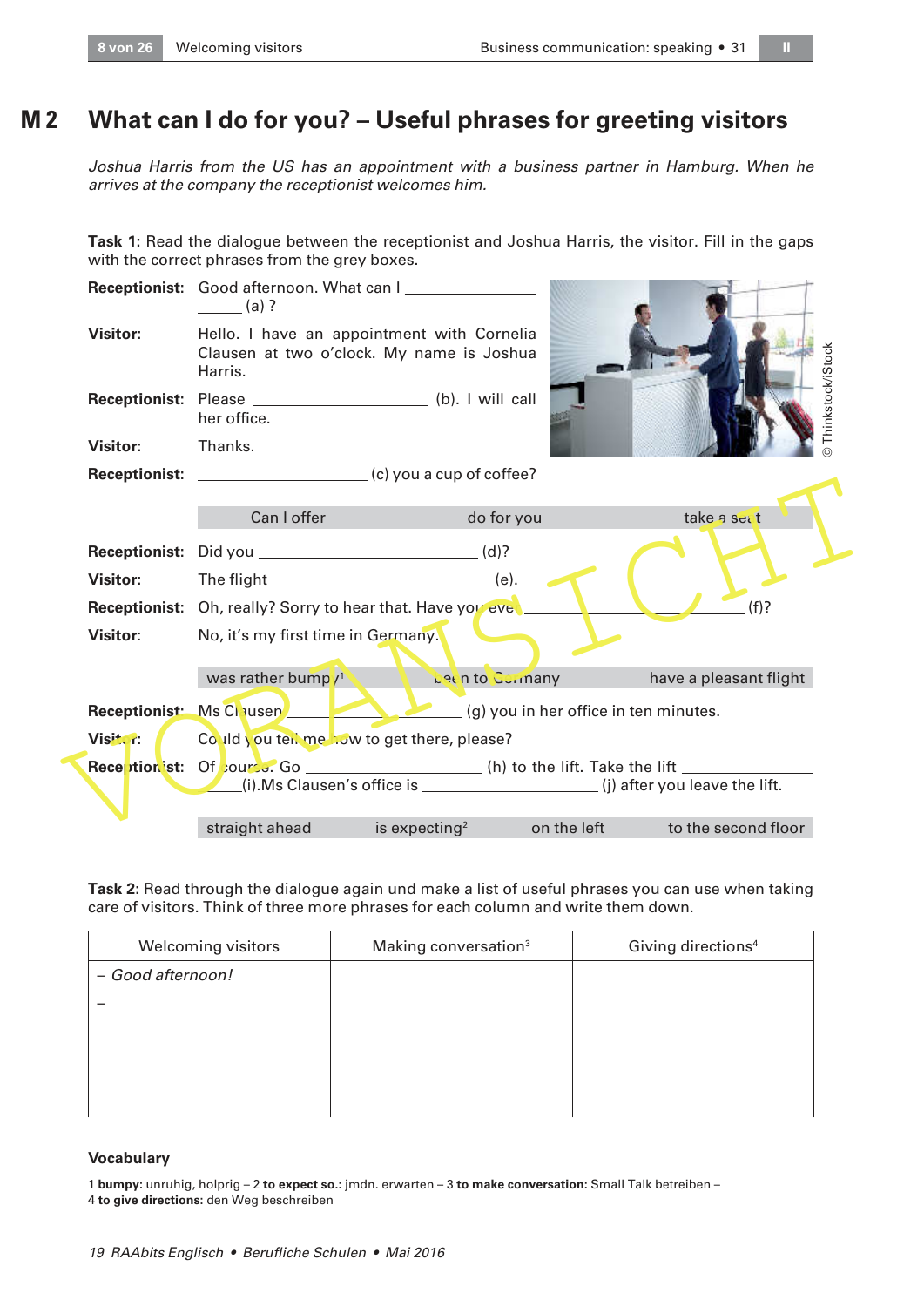# **How do I get there? – Helpful phrases for giving directions**

Get to know important phrases to give directions inside a building. in the right next to down the corridor first/second door the

**M 5**

| divunu<br>straight on<br>across the hall<br>$\epsilon$ right<br>left<br>$70 p$ as<br><b>CIVDOENS</b><br>turn round | Grafik: Oliver Wet eraue<br>tredoo<br>m |
|--------------------------------------------------------------------------------------------------------------------|-----------------------------------------|
| <b>Task 1:</b> Translate the following <b>Contences</b> into English. The diagram above will help you.             |                                         |
| a) Neh nen Sie der Aufzug in den ersten Stock.                                                                     | Take the lift to the                    |
| b) Gehen Sie nach rechts/links.                                                                                    | $Turn \dots$                            |
| c) Gehen Sic geradeaus.                                                                                            |                                         |
| a, Gehen Sie die Treppe hoch/runter.                                                                               |                                         |
| e) Gehen Sie durch die Tür auf der linken Seite.                                                                   |                                         |
| Raum 2 ist neben Raum 1.<br>f)                                                                                     |                                         |
| g) Die Tür ist gegenüber vom Eingang.                                                                              |                                         |
|                                                                                                                    |                                         |

**Task 2:** Look at the diagram above. A visitor asks the receptionist how to get to room no. 2. They are standing opposite each other in the hall. Fill in the gaps with the prepositions in the grey box below.

**Receptionist:** Good morning, how can I help you?

**Visitor:** Hello, I have an appointment with Ms Schäfer. She's already expecting me in room no 2. How do I get there?

- **Receptionist:** OK, no problem. That's easy to find. Go this way \_\_\_\_\_\_(a) the hall. Go \_\_\_\_\_\_(b) the stairs to the first floor. Then go  $\frac{1}{\sqrt{c}}$  (c) the corner and turn  $\frac{1}{\sqrt{c}}$  (d). Walk \_\_\_\_\_\_\_ (e) the corridor on the first floor. Go \_\_\_\_\_\_\_ (f) room no. 1. And room no. 2 is the next room on the  $\_\_\_\_$ (g).
- **Visitor:** Thanks a lot for your help.

around – past – across – right – left – up – down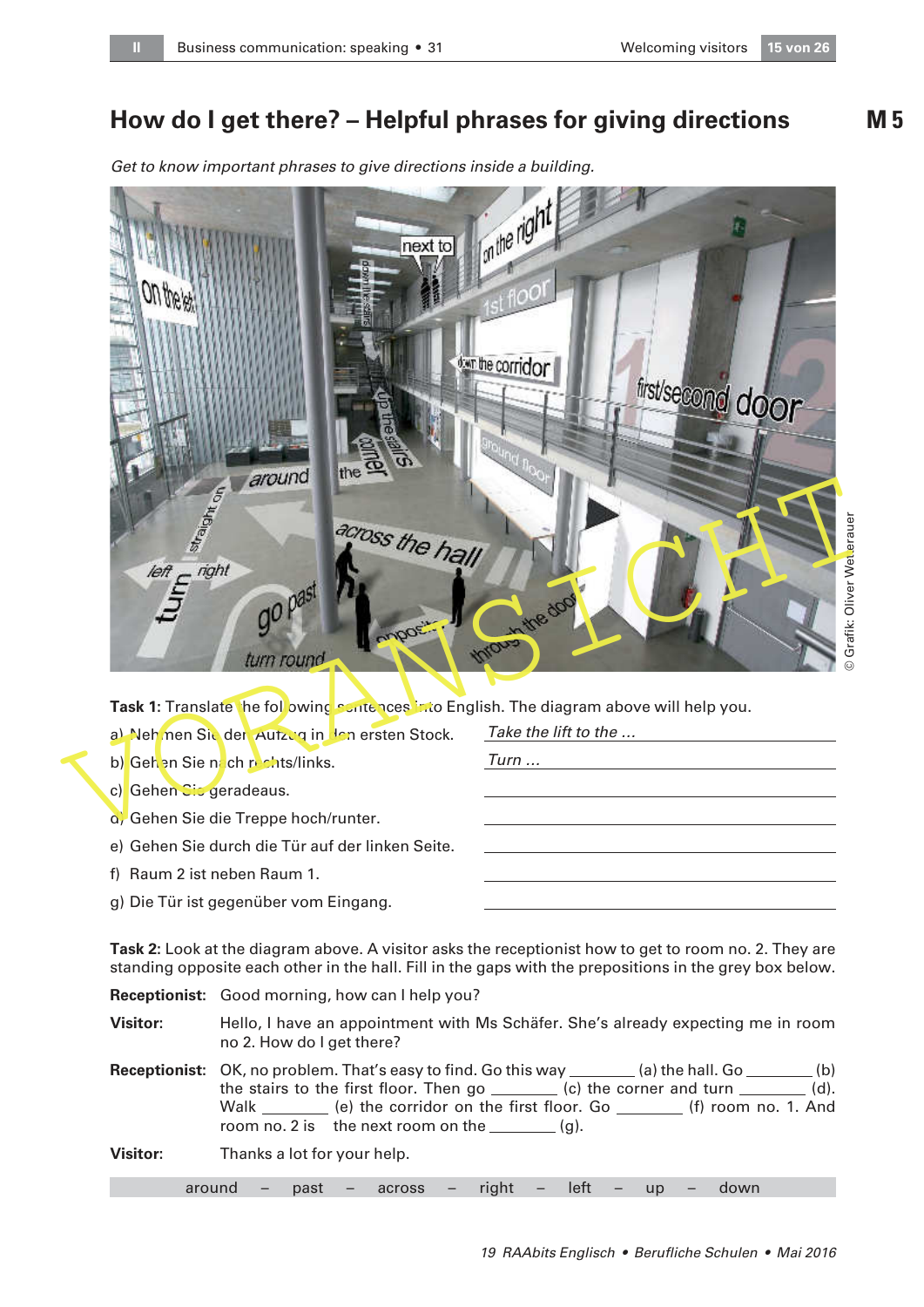CD 19; Track 5

محملا

- 
- 



## **Vocabulary**

**emergency exit:** der Notausgang – **nursery:** die Kinderbetreuung – **general office:** die Zentrale – **storage room:** der Lagerraum, der Abstellraum – **main entrance:** der Haupteingang – **exhibition:** die Ausstellung – **personal assistant:** der/die Sekretär/-in – **advertising department:** die Werbeabteilung, die Marketingabteilung

16 von 26 Welcoming visitors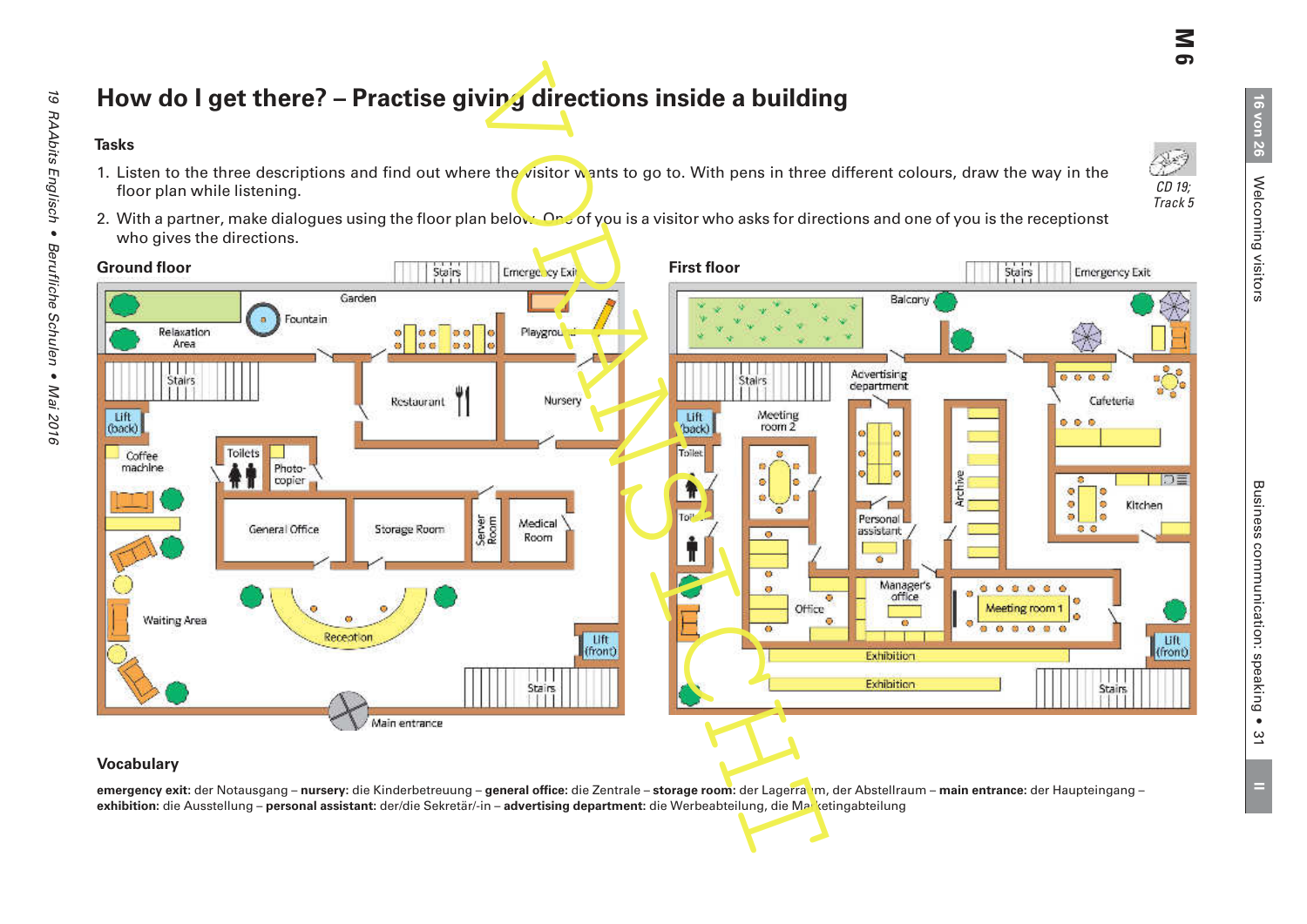#### **Can I get you a cup of coffee? – How to keep the visitor busy M 7**

Susan Thomson works as a receptionist at Edisc Ltd. James Branson has an appointment with the company's CEO, Joanne Flynn.

## **Tasks**

 $CD$  19 $\cdot$ Track 6

- 1. Read the questions below.
- 2. Listen to the dialogue and answer the questions in German while listening.
- 3. Read the transcript and check your answers.



Colourbox